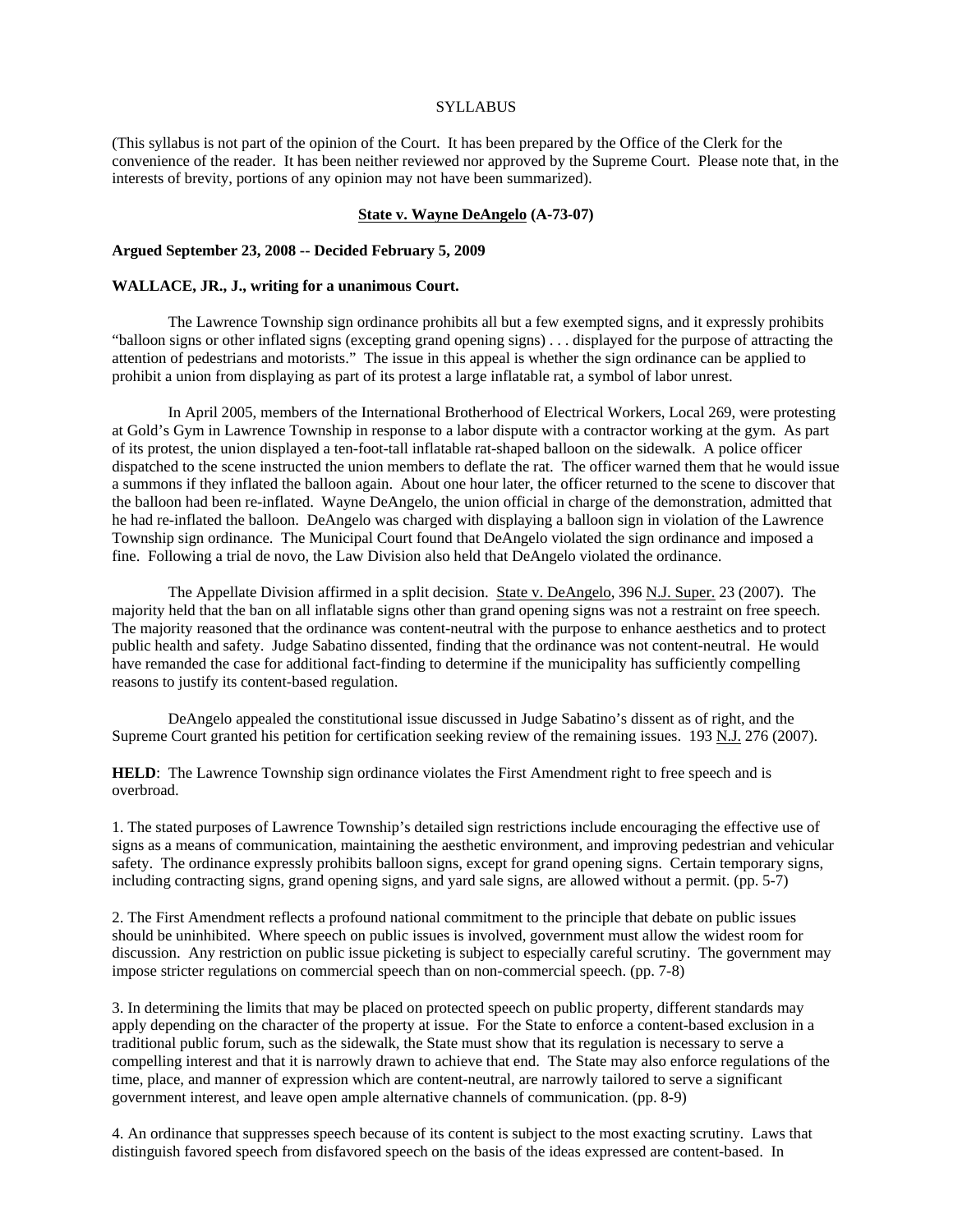Metromedia, Inc. v. City of San Diego, 453 U.S. 490 (1981), the United States Supreme Court found that regulations banning non-commercial advertising on billboards while permitting exceptions for commercial advertising were content-based, and invalidated the ordinance. Many courts have applied Metromedia to invalidate laws that exempt "grand opening" displays from more general restrictions covering non-commercial displays. (pp. 9-12)

5. The Court agrees with the dissenting Appellate Division judge that a sign ordinance that prohibits a union from displaying a rat balloon, while at the same time authorizing a similar display at a grand opening, is content-based. Under the ordinance, the authorization of a sign is justified only by reference to the person or entity displaying the sign. Because the sign ordinance favors commercial over non-commercial speech and because a violation of the ordinance is based on the purpose for which the sign is displayed, that ordinance is content-based. (pp. 12-13)

6. The salutary goals of the Lawrence Township sign ordinance do not justify a content-based restriction of noncommercial speech. There is no evidence to suggest that a rat balloon is significantly more harmful to aesthetics or safety than a similar item being displayed as a commercial grand opening advertisement. The sign ordinance does not fairly advance any compelling governmental interests and is not narrowly tailored to prevent no more than the exact source of the evil it seeks to remedy. The ordinance violates DeAngelo's constitutional right to free speech and is therefore unconstitutional. (p. 13)

7. The Court also has concerns that the ordinance is overly broad. Ordinances that foreclose an entire medium of expression will be upheld only if narrowly drawn to accomplish a compelling governmental interest. The Lawrence Township sign ordinance is overly broad because it has almost completely foreclosed a unique and important means of communication. Non-verbal, eye-catching symbolic speech represents a form of expression designed to reach a large number of people. The Township's elimination of an entire medium of expression without a readily available alternative renders the ordinance overbroad. (pp. 14-17)

8. The Lawrence Township sign ordinance violates the First Amendment right to free speech and is overbroad. DeAngelo's conviction predicated on an asserted violation of the sign ordinance must be set aside. (p. 17)

The judgment of the Appellate Division is **REVERSED**, and case is **REMANDED** to the Law Division for the entry of an order dismissing the summons issued to defendant.

**CHIEF JUSTICE RABNER and JUSTICES LONG, LaVECCHIA, ALBIN, RIVERA-SOTO, and HOENS join in JUSTICE WALLACE's opinion.**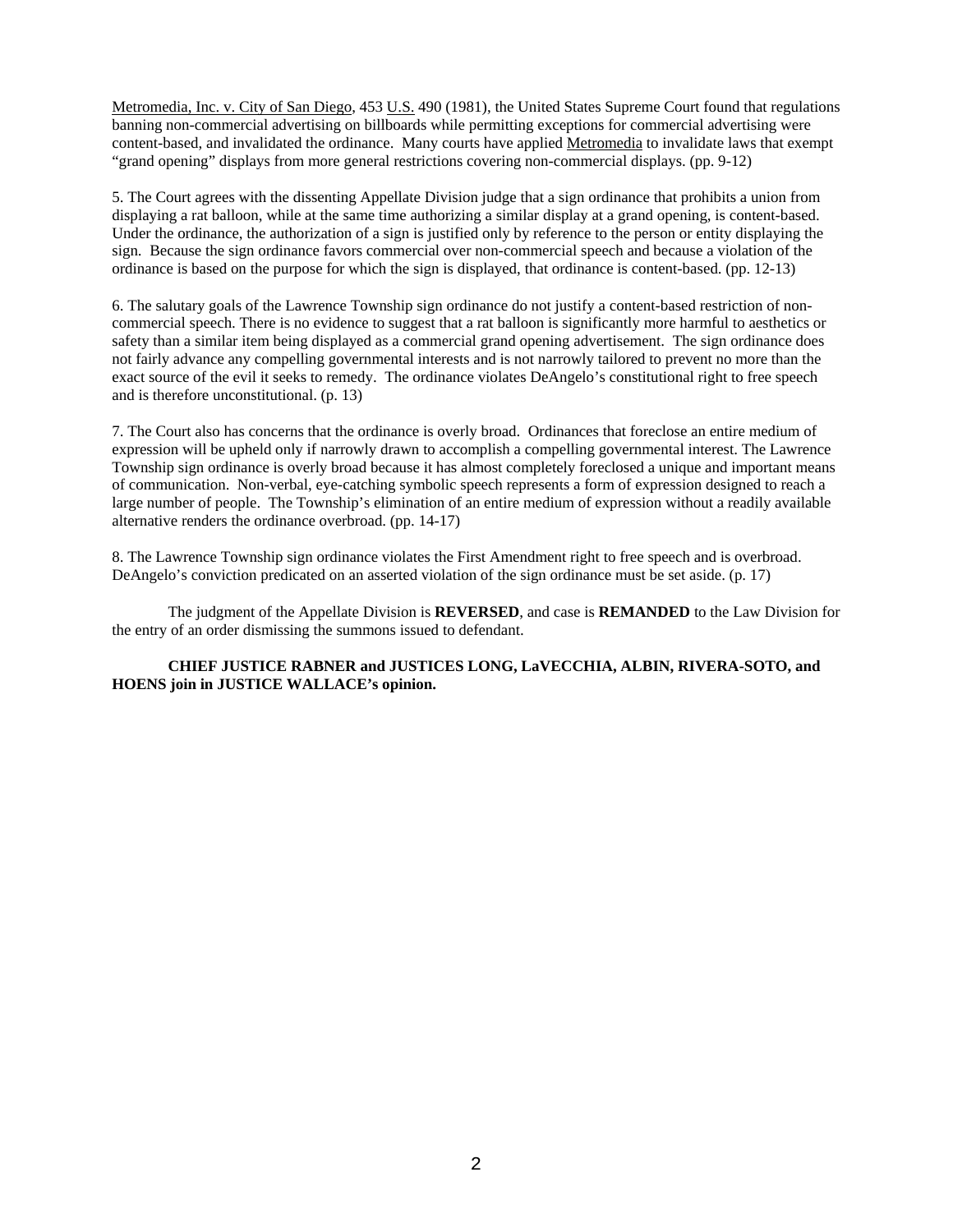SUPREME COURT OF NEW JERSEY A-73 September Term 2007

STATE OF NEW JERSEY,

Plaintiff-Respondent,

v.

WAYNE DEANGELO,

Defendant-Appellant.

Argued September 23, 2008 – Decided February 5, 2009

On appeal from and certification to the Superior Court, Appellate Division, whose opinion is reported at 396 N.J. Super. 23 (2007).

Andrew L. Watson argued the cause for appellant (Pellettieri, Rabstein & Altman, attorneys).

John V. Dember argued the cause for respondent (Nerwinski, Dember & Fox, attorneys).

James Katz argued the cause for amicus curiae American Civil Liberties Union of New Jersey (Spear Wilderman, attorneys).

Annmarie Pinarski submitted a brief on behalf of amici curiae The American Federation of Labor and Congress of Industrial Organizations, The AFL-CIO Building and Construction Trades Department and The International Brotherhood of Electrical Workers, AFL-CIO (Weissman & Mintz, attorneys; Ms. Pinarski, Johnathan P. Hiatt, pro hac vice, James B. Coppess, Sue D. Gunter and Richard M. Resnick, members of the District of Columbia bar, on the brief).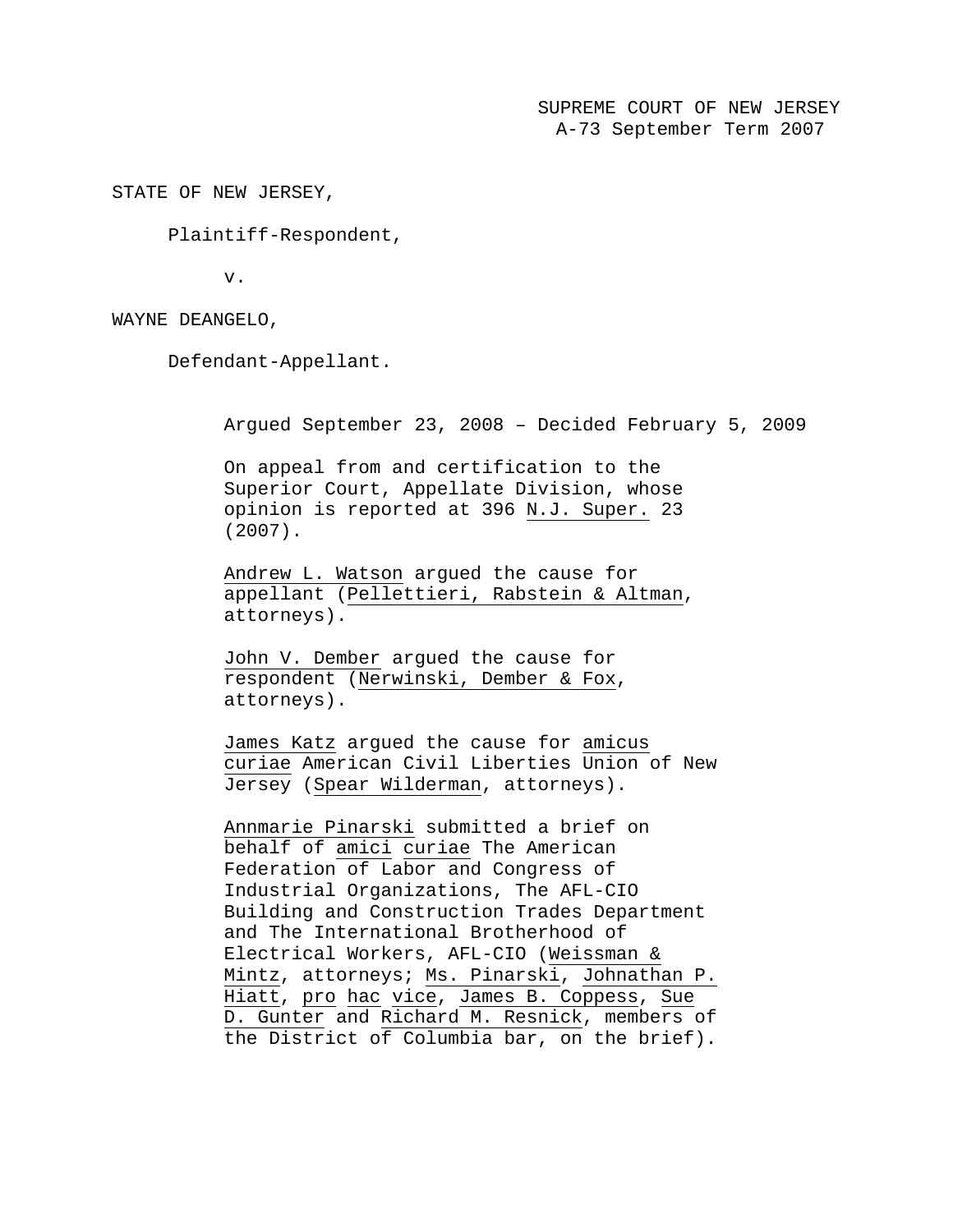Albert G. Kroll submitted a brief on behalf of amicus curiae The New Jersey State American Federation of Labor-Congress of Industrial Organizations (AFL-CIO) (Kroll Heineman, attorneys; Matthew P. Rocco, on the brief).

JUSTICE WALLACE, JR., delivered the opinion of the Court. The question presented is whether a municipal sign ordinance that prohibited all but a few exempted signs and that expressly prohibited "portable signs[,] balloon signs or other inflated signs (excepting grand opening signs)," can be applied to prohibit a union from displaying as part of its labor protest a large inflatable rat, a symbol of labor unrest. The union official who was in charge of the protest and responsible for displaying the inflatable rat was given a summons for violating the sign ordinance. The union official was convicted and fined. On appeal, the Appellate Division affirmed in a split decision. Before us, the union official claims in part that the ordinance violates the free speech protections guaranteed by the Federal and New Jersey Constitutions, U.S. Const. amend. I; N.J. Const. art. I, § 6. We agree, and reverse.

## I.

The facts are not disputed. On April 5, 2005, members of the International Brotherhood of Electrical Workers, Local 269, were distributing handbills to the general public on the sidewalk in front of a Gold's Gym in Lawrence Township. The union activity was in response to a labor dispute with a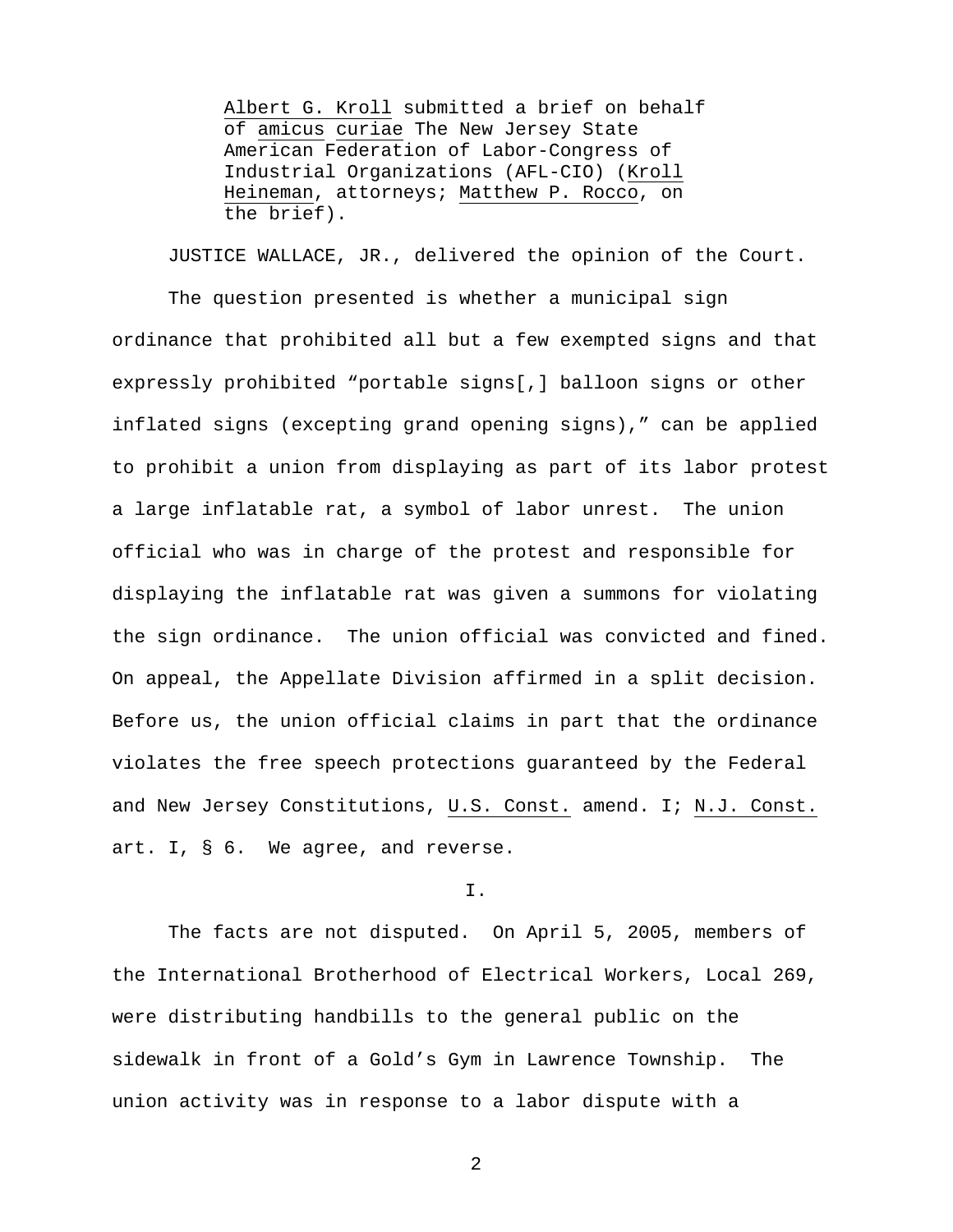contractor working at the gym. As part of the labor protest the union displayed a ten-foot-tall inflatable rat-shaped balloon on the sidewalk. See Int'l Union of Operating Eng'rs, Local 150 v. Vill. of Orland Park, 139 F. Supp. 2d 950, 958 (N.D. Ill. 2001) ("The rat has long been a symbol of labor unrest."). The balloon did not have writing on it.

Lawrence Township Police Officer Mark Harmon was dispatched to the scene. The officer instructed the union members to deflate the rat, and they did. The officer also warned the protestors that if they were to inflate the balloon again, he would issue a summons. The officer returned to the scene about one hour later to discover that the balloon had been reinflated. As a result, he issued a summons to defendant Wayne DeAngelo, the union official in charge of the demonstration, who admitted that he had re-inflated the balloon. Defendant was charged with displaying a "balloon sign[] or other inflated sign[]" in violation of Lawrence Township Land Use Ordinance § 535(L)(2). The ordinance expressly prohibits "balloon signs or other inflated signs (except grand opening signs) ... displayed for the purpose of attracting the attention of pedestrians and motorists...." Lawrence Twp., N.J. Land Use Ordinance § 535(L)(2). Based on the evidence, the Municipal Court of Lawrence Township found defendant in violation of the ban against prohibited signs and imposed a fine.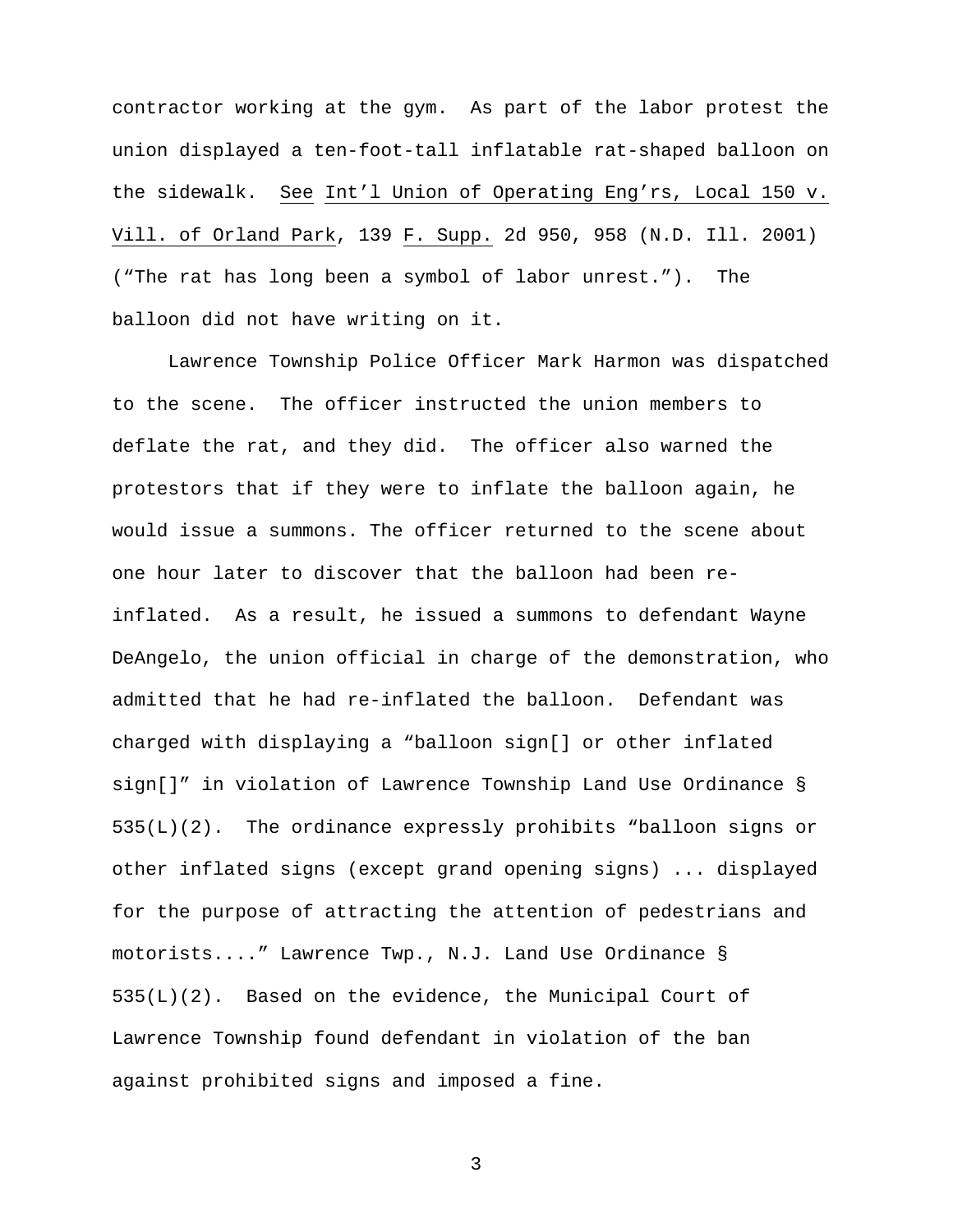Following an appeal and a trial de novo, the Law Division also held that defendant violated the ordinance by displaying the rat balloon. On appeal, a majority of the Appellate Division panel affirmed. State v. DeAngelo, 396 N.J. Super. 23 (2007). In addressing the free speech issue, the majority reasoned that the ordinance's ban on all inflatable signs other than grand opening signs was not a restraint on free speech. Id. at 38. Rather, the majority found that the ordinance was content-neutral with the purpose to enhance aesthetics and to protect public health and safety, and that it did not prevent entirely the Union's message, as it could still be conveyed by handbill or conversation with individual members of the public. Id. at 39-40.

 Judge Sabatino dissented. He found that the ordinance was not content-neutral and noted that "hypothetically, [if] Gold's Gym had hoisted an inflated sign, having the same dimensions as defendant's balloon, to promote the opening of its business, no summons would have issued." Id. at 43. He would have remanded the case for additional fact-finding to determine, amongst other things, if the municipality "has sufficiently compelling reasons to justify its content-based balloon regulation;" and, if the exception for grand opening signs was unconstitutional, whether it could "be severed from the sign ordinance without unduly compromising the aims of the ordinance." Id. at 44.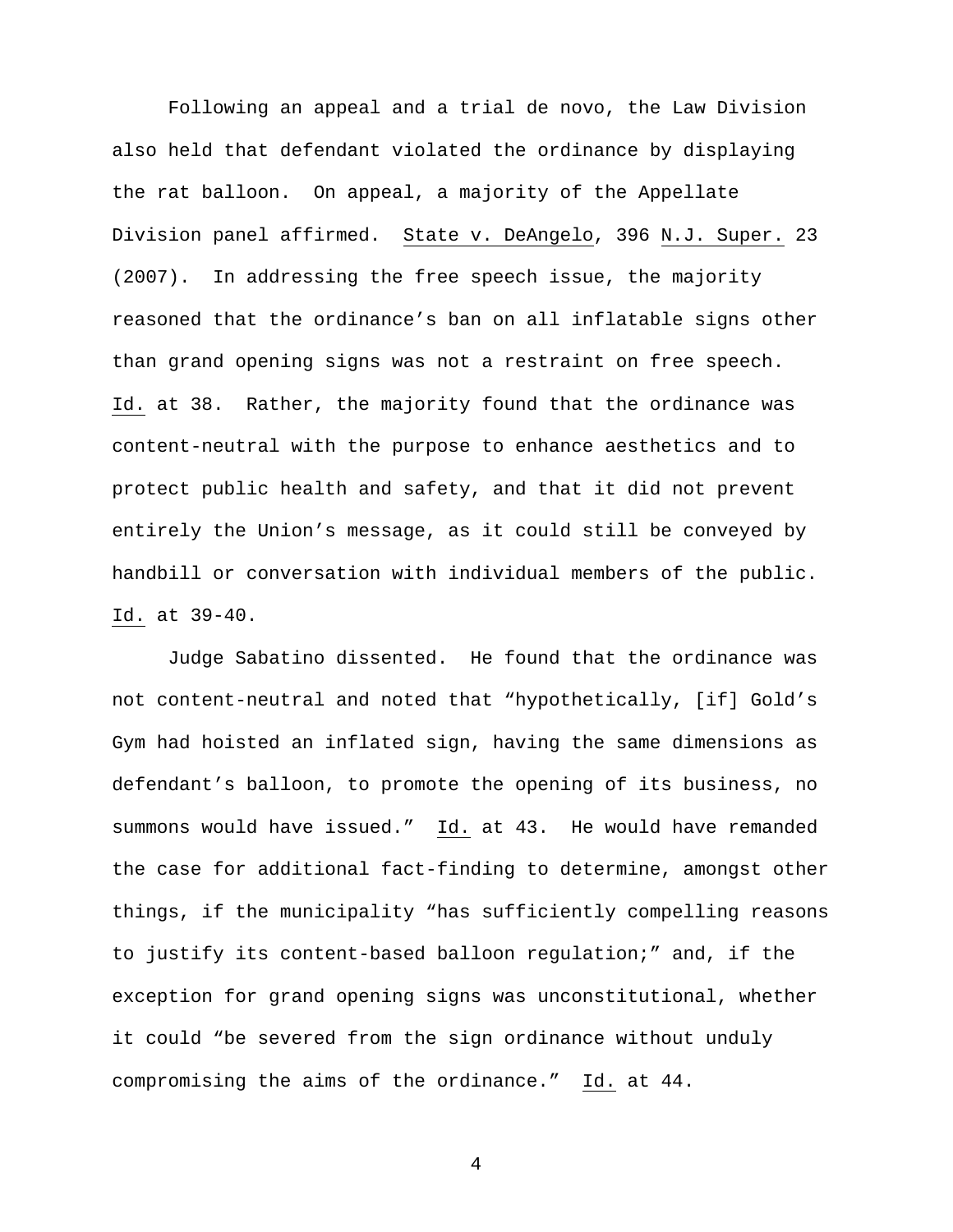Defendant appealed the constitutional issue discussed in the dissent as of right under R.  $2:2-1(a)(2)$ , and we granted his petition for certification seeking review of the remaining issues, 193 N.J. 276 (2007). Because we must address the constitutional issue in Judge Sabatino's dissent, and because we conclude that the constitutional issue resolves the case, we limit our discussion to that issue and one other constitutional issue raised by amicus.

II.

The Lawrence Township's Land Use Ordinance provides detailed specifications for erecting signs within the Township. The purpose of the sign restrictions

> is to encourage the effective use of signs as a means of communication, to maintain the aesthetic environment and the Township's ability to attract economic development and growth, to improve pedestrian and vehicular safety, to minimize the potential adverse effects of signs on nearby public and private property and to enable the fair and consistent application of the regulations contained herein.

> [Lawrence Twp., N.J. Land Use Ordinance § 535(A)]

The ordinance defines a sign as

[a]ny object, device, display, mural or structure, or a part thereof, situated outdoors or indoors, which is used to advertise, identify, display, direct or attract attention to an object, person, institution, organization, business, product, service, event or location by any means, including words, letters, figures, design symbols, fixtures, colors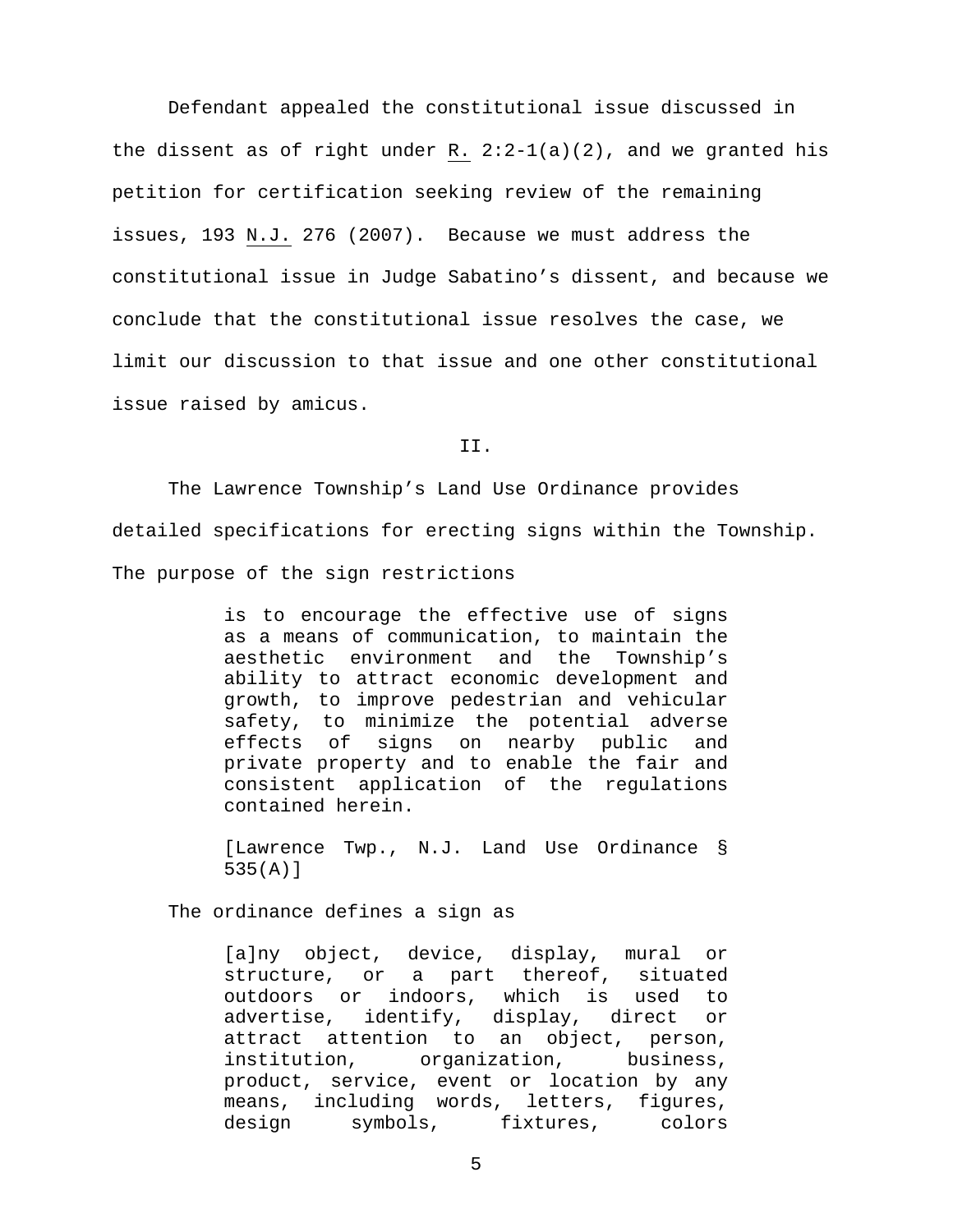illumination or projected images. This definition shall specifically include any building or part of a building, including walls and facades used for such purposes and shall further include banners, pennants, flags and similar attention attracting devices.

[Id. § 201]

The ordinance expressly prohibits

Banners, pennants, streamers, . . . portable signs; balloon signs or other inflated signs  $(excepting grand opening signal)$ ; . . displayed for the purpose of attracting the attention of pedestrians and motorists; unless otherwise excepted.

 $[Id. § 535(L)(2)]$ 

The ordinance permits designated temporary signs without

the necessity of a permit.

1. Contracting signs. Temporary signs of contractors, [or] painters . . . on the lot on which the contracting work is being performed shall be permitted during the period of work.

2. Grand opening and business relocation signs . . . not to exceed 30 days . . . .

3. Political signs . . . may be erected for a period of 60 days. . . . When no election . . . is within 60 days, only one political sign at any one time shall be permitted. . . . Political signs in [nonresidential] zones shall not exceed 32 square feet in area nor 6 feet in height.

4. Project development. One sign announcing the name of the project developer . . . shall not exceed 32 square feet in area.

5. Public functions. Signs advertising public functions; providing public service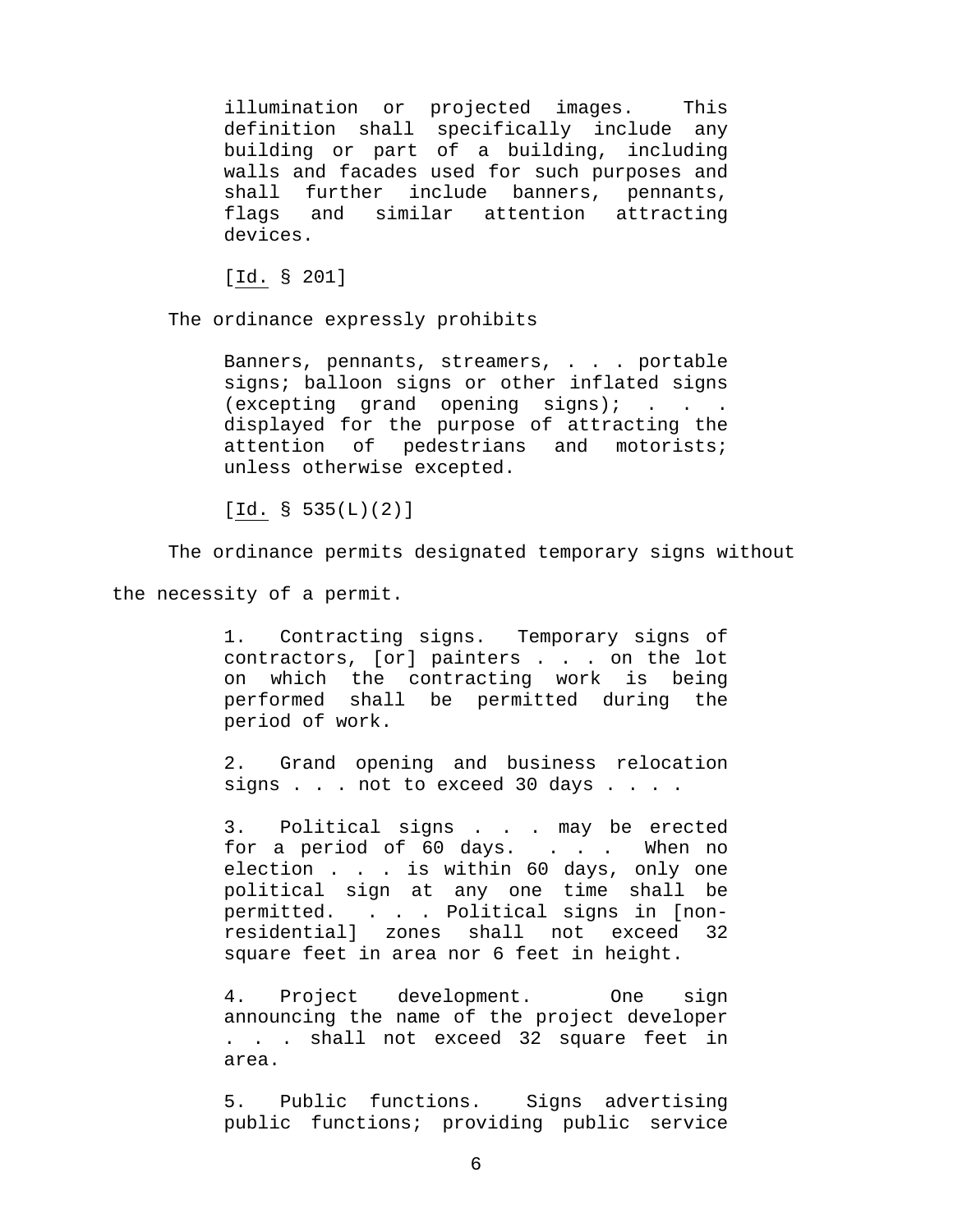or information; or fund raising events . . . shall be permitted for a period of 30 days . . . and shall not exceed 32 square feet nor 8 feet in height.

6. Real estate . . . signs announcing the sale, rental or lease of the premises on which the sign is located . . . shall be in accordance with the following schedule: Residential zones: 4 square feet; Commercial zones: 16 square feet; and Industrial zones: 40 square feet.

7. Special events. Special event signs in conjunction with a temporary use allowed pursuant to 430.L as permitted by the Township Council.

- 8. Window signs.
- 9. Yard and garage sale signs.

[Id. § 535 $(K)(1)$  to  $(K)(9)$ .]

### A.

 We begin by stating some general First Amendment principles. The First Amendment reflects "a profound national commitment to the principle that debate on public issues should be uninhibited, robust and wide open . . . . " New York Times Co. v. Sullivan, 376 U.S. 254, 270, 84 S. Ct. 710, 721, 11 L. Ed. 2d 686, 701 (1964). Where speech on public issues is involved, courts insist that government "allow the widest room for discussion, the narrowest range for its restriction." Thomas v. Collins, 323 U.S. 516, 530, 65 S. Ct. 315, 323, 89 L. Ed. 430, 440 (1945). As a result, any restriction on public issue picketing is subject to careful scrutiny. See United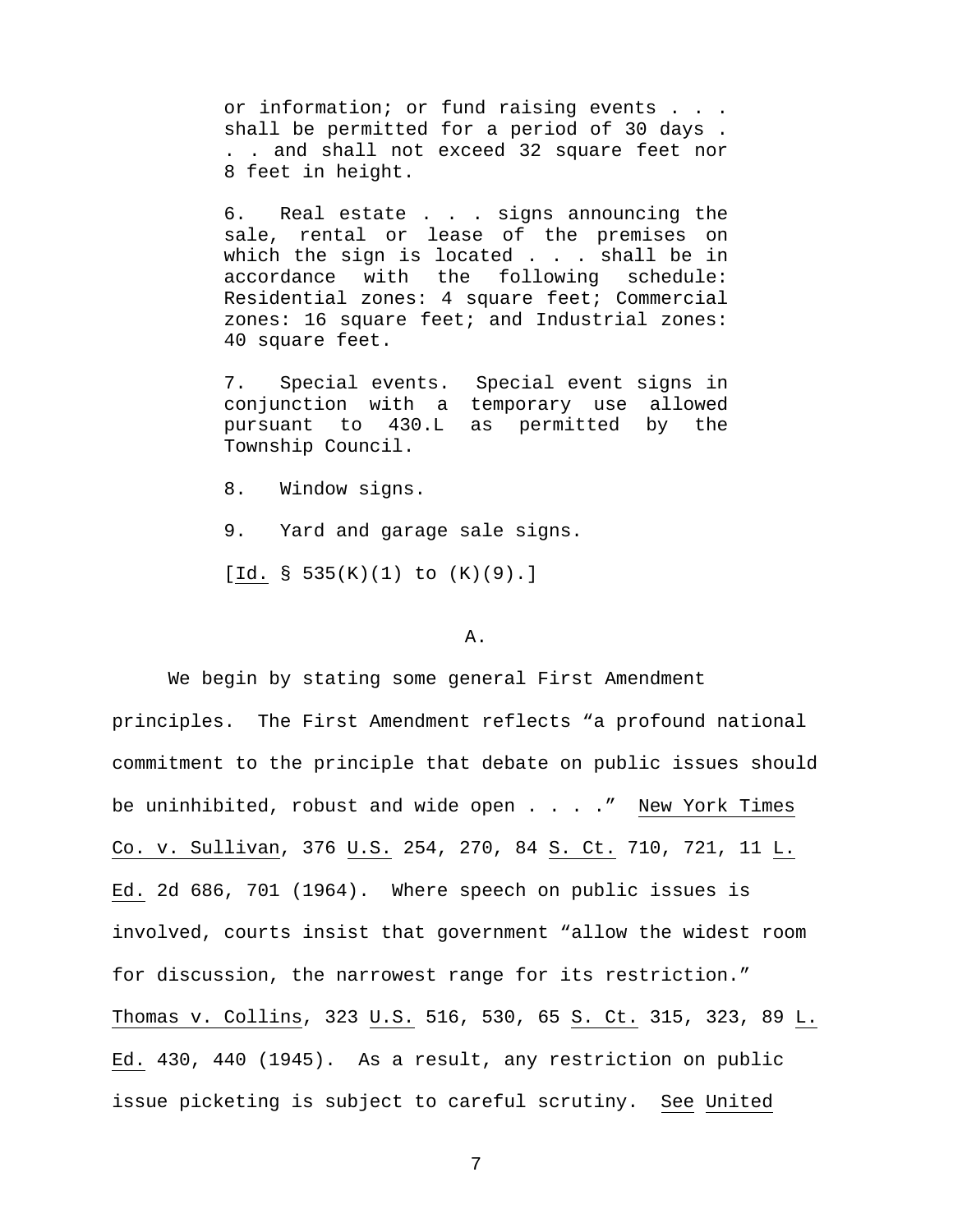States v. Grace, 461 U.S. 171, 176, 103 S. Ct. 1702, 1706, 75 L. Ed. 2d 736, 743 (1983); Carey v. Brown, 447 U.S. 455, 459-463, 100 S. Ct. 2286, 2289-91, 65 L. Ed. 2d 263, 268-71 (1980). Consistent with those principles, this Court has declared that "the scrutiny to be accorded legislation that trenches upon first amendment liberties must be especially scrupulous." State v. Cameron, 100 N.J. 586, 592 (1985).

 Of course, not all speech is equally protected. For example, government may impose stricter regulations on commercial speech than on non-commercial speech. See Metromedia, Inc. v. City of San Diego, 453 U.S. 490, 513, 101 S. Ct. 2882, 2894, 69 L. Ed. 2d 800, 818 (1981); State v. Miller, 83 N.J. 402, 412 n.5 (1980). Additionally, in determining the limits, if any, that may be placed on protected speech on public property, different standards may apply "depending on the character of the property at issue." Perry Educ. Ass'n. v. Perry Local Educators' Ass'n., 460 U.S. 37, 44, 103 S. Ct. 948, 954, 74 L. Ed. 2d 794, 804 (1983). First Amendment jurisprudence recognizes three types of forums: "the traditional public forum, the public forum created by government designation, and the [non-public] forum." Frisby v. Schultz, 487 U.S. 474, 479-80, 108 S. Ct. 2495, 2500, 101 L. Ed. 2d 420, 428 (1988) (quoting Cornelius v. NAACP Legal Def. & Educ. Fund, 473 U.S. 788, 802, 105 S. Ct. 3439, 3449, 87 L. Ed. 2d 567, 580 (1985)). Public streets, parks, and sidewalks are traditionally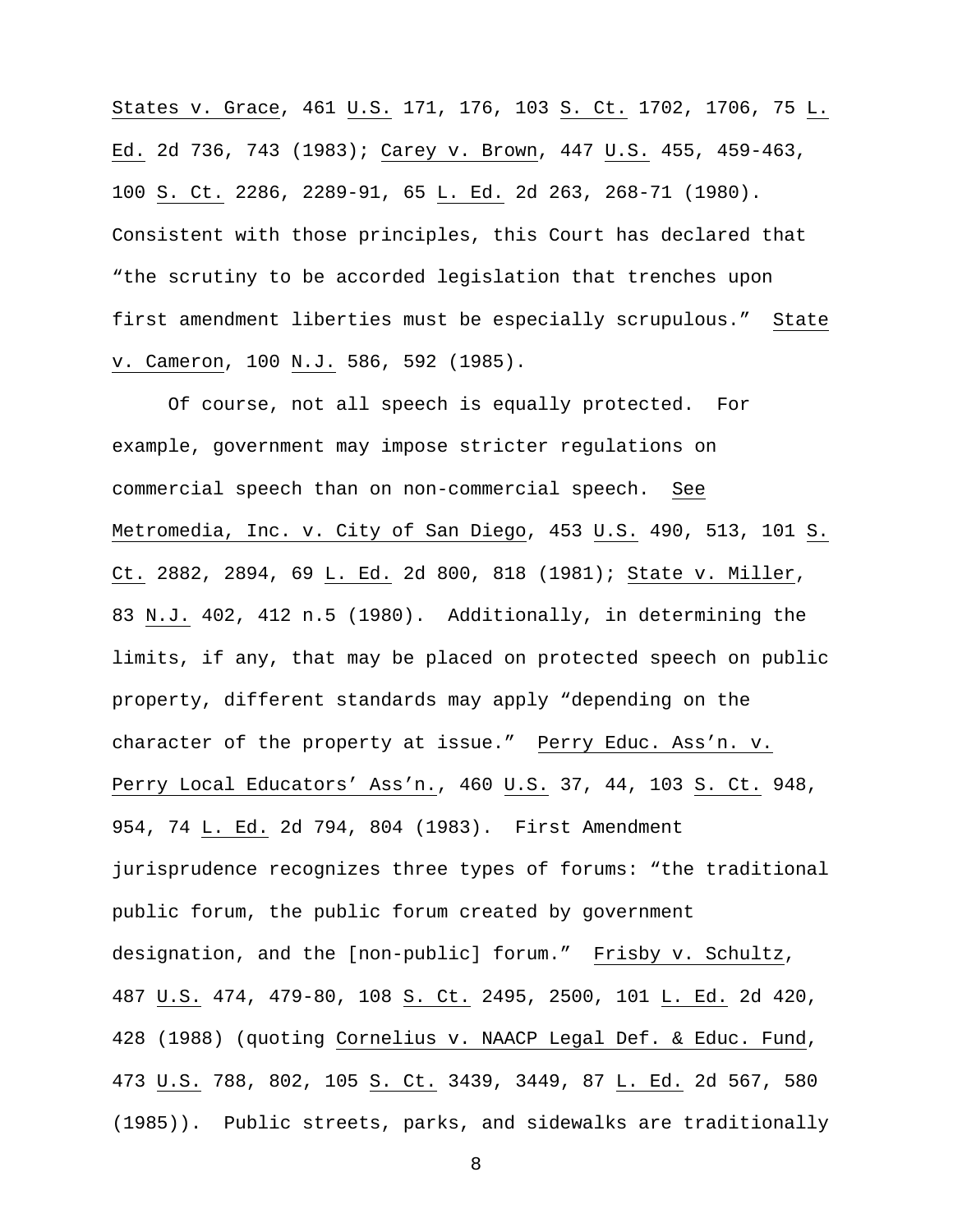public forums that occupy a "'special position in terms of First Amendment protection,' . . . [in that] the government's ability to restrict expressive activity is very limited." Boos v. Barry, 485 U.S. 312, 318, 108 S. Ct. 1157, 1162, 99 L. Ed. 2d 333, 343 (1988.

In the present case, defendant's display of the rat balloon took place in a traditional public forum: the sidewalk. In such a forum,

> [f]or the State to enforce a content-based exclusion it must show that its regulation is necessary to serve a compelling state interest and that it is narrowly drawn to achieve that end. The State may also enforce regulations of the time, place, and manner of expression which are contentneutral, are narrowly tailored to serve a significant government interest, and leave open ample alternative channels of communication.

[Perry, supra, 460 U.S. at 45, 103 S. Ct. at 955, 74 L. Ed. 2d. at 804.]

B.

 Initially, we must determine whether the sign ordinance is a content-based or a content-neutral regulation of speech. That threshold determination must be made because an ordinance "that suppress[es], disadvantage[s], or impose[s] differential burdens upon speech because of its content[,]" is subject to the most exacting scrutiny. Turner Broad. Sys. v. F.C.C., 512 U.S. 622, 642, 114 S. Ct. 2445, 2459, 129 L. Ed. 2d 497, 517 (1994). On the other hand, ordinances "that are unrelated to the content of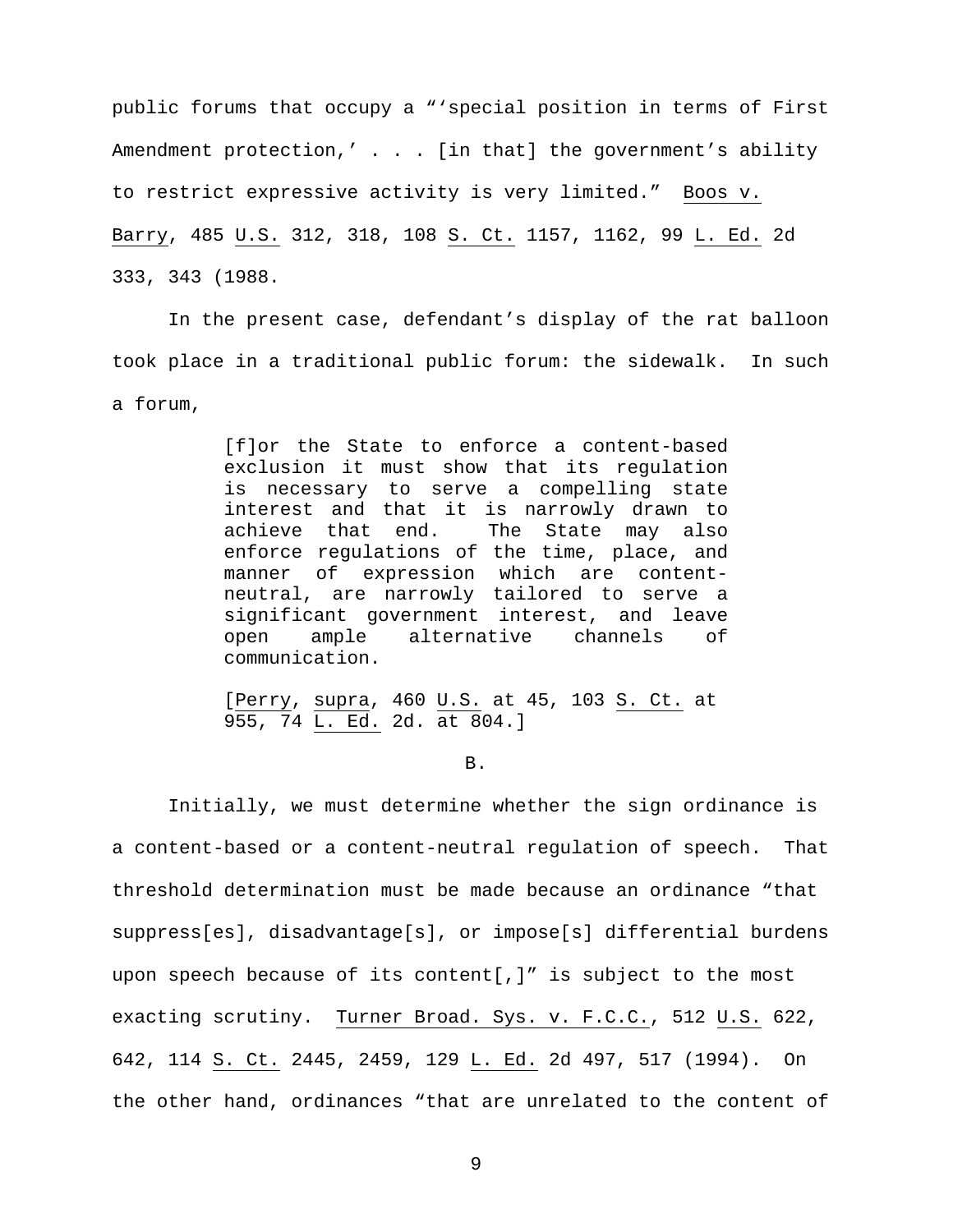speech are subject to an intermediate level of scrutiny . . . because in most cases they pose a less substantial risk of excising certain ideas or viewpoints from the public dialogue." Ibid.

 To be sure, whether an ordinance is content-based or content-neutral is not always clear. However, "[a]s a general rule, laws that by their terms distinguish favored speech from disfavored speech on the basis of the ideas or views expressed are content-based." Id. at 643, 114 S. Ct. at 2459, 129 L. Ed. 2d at 518. On the other side, "laws that confer benefits or impose burdens on speech without reference to the ideas or views expressed are in most instances content-neutral." Ibid.

 In an analogous setting, a plurality of the United States Supreme Court found that regulations banning non-commercial advertising while permitting significant exceptions for commercial advertising were content-based, and invalidated the ordinance. Metromedia, Inc. v. City of San Diego, 453 U.S. 490, 101 S. Ct. 2882, 69 L. Ed. 2d 800 (1981). In doing so, the plurality explained

> [a]s indicated above, our recent commercial speech cases have consistently accorded noncommercial speech a greater degree of protection than commercial speech. San Diego effectively inverts this judgment, by affording a greater degree of protection to commercial than to noncommercial speech. There is a broad exception for onsite commercial advertisements, but there is no similar exception for noncommercial speech. The use of onsite billboards to carry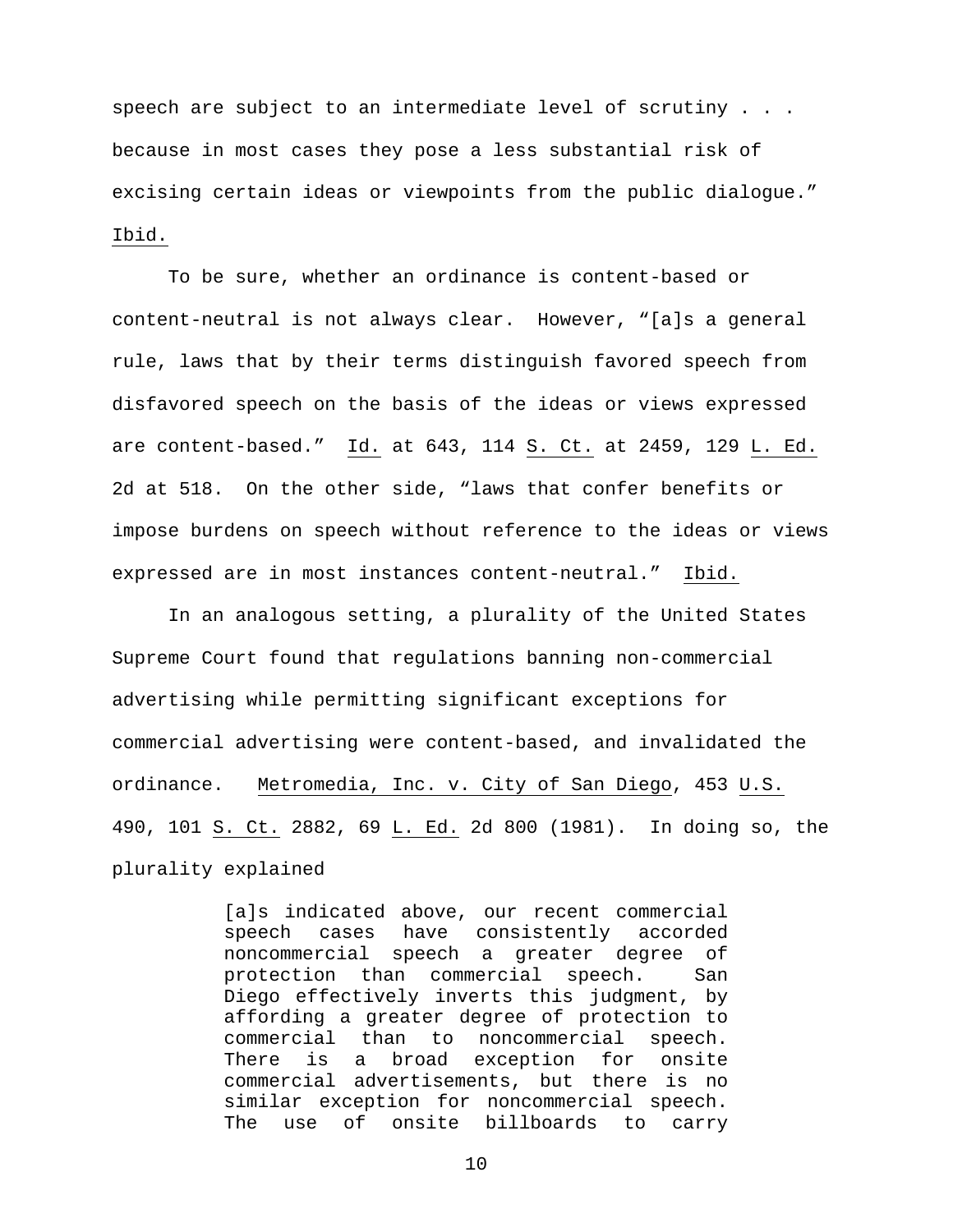commercial messages related to the commercial use of the premises is freely permitted, but the use of otherwise identical billboards to carry noncommercial messages is generally prohibited. The city does not explain how or why noncommercial billboards located in places where commercial billboards are permitted would be more threatening to safe driving or would detract more from the beauty of the city. Insofar as the city tolerates billboards at all, it cannot choose to limit their content to commercial messages; the city may not conclude that the communication of commercial information concerning goods and services connected with a particular site is of greater value than the communication of noncommercial messages.

[Id. at 513, 101 S. Ct. at 2895, 69 L. Ed. 2d 818 (footnote omitted).]

 A number of federal and state courts have applied Metromedia to invalidate, in whole or in part, laws or regulations that exempt "grand opening" displays from more general prohibitions or restrictions covering non-commercial displays. See, e.g., Solantic, LLC v. City of Neptune Beach, 410 F.3d 1250 (11th Cir. 2005), reh'g denied, 175 Fed. Appx. 328 (2006) (ordinance with numerous exceptions including "grand opening" signs held unconstitutional); Nat'l Adver. Co. v. Babylon, 900 F.2d 551, 557 (2d Cir.), cert. denied, 498 U.S. 852, 111 S. Ct. 146, 112 L. Ed. 2d 112 (1990) ("The district court properly followed Metromedia in concluding that the exceptions to the ban for temporary political signs and for signs identifying a grand opening, parade, festival, fund drive or other similar occasion impermissibly discriminate between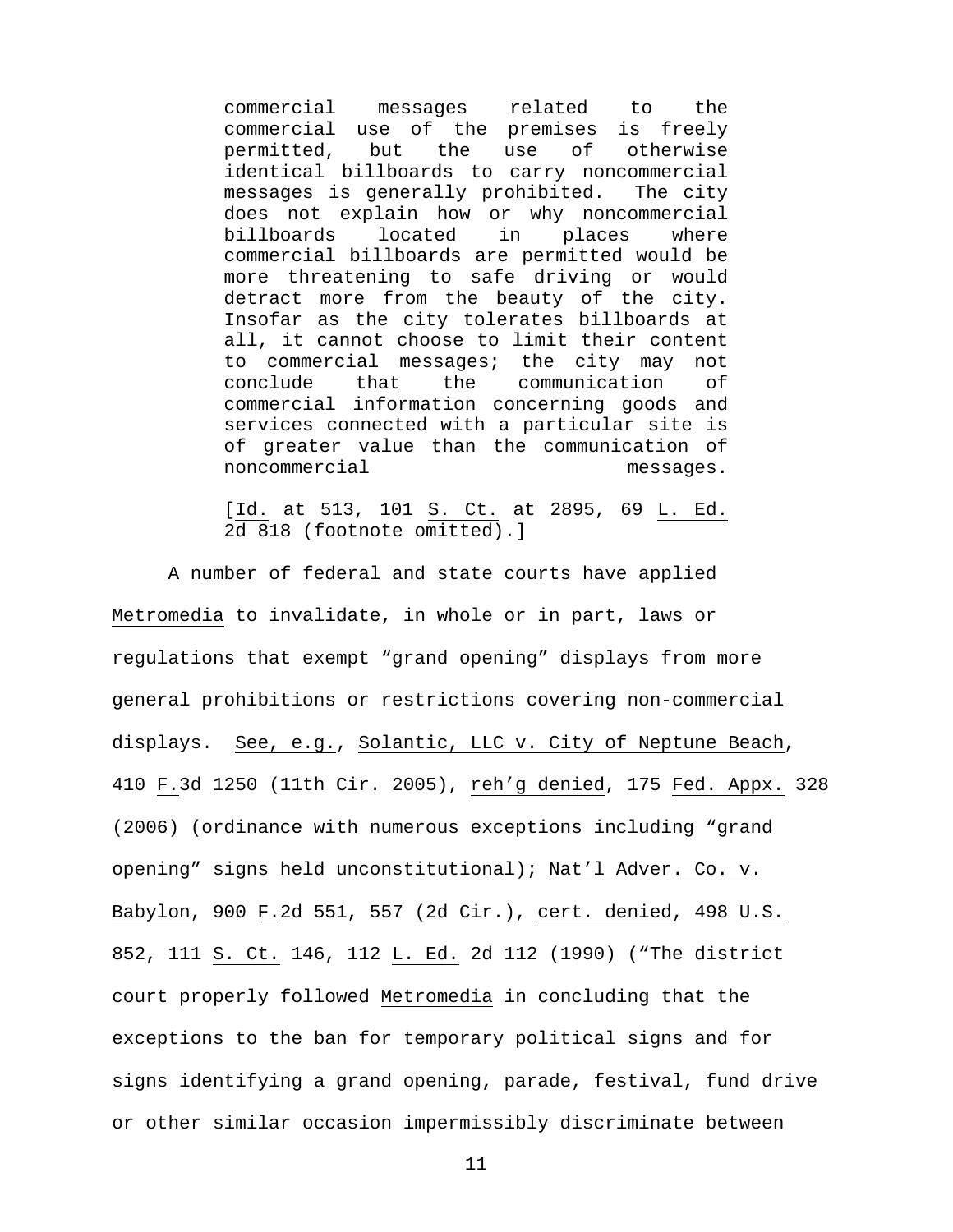types of noncommercial speech based on content."); Nat'l Adver. Co. v. City of Orange, 861 F.2d 246 (9th Cir. 1988) (ordinance with exceptions for some non-commercial signs found invalid). See also Desert Outdoor Adver., Inc. v. City of Moreno Valley, 103 F.3d 814, 820 (9th Cir. 1996) (regulation is content-based if officials must examine sign content to determine whether exemption applies), cert. denied, 522 U.S. 912 (1997); Whitton v. City of Gladstone, 54 F.3d 1400, 1403-04 (8th Cir. 1995) ("The Supreme Court has held that a restriction on speech is content-based when the message conveyed determines whether the speech is subject to the restriction."); but see Rappa v. New Castle County, 18 F.3d 1043, 1063 (3d Cir. 1994) (determining that Metromedia did not require invalidation of state law that restricted display of signs with de minimus number of exceptions).

## C.

 We turn now to apply those principles to the present case. We agree with the dissent in the Appellate Division that a sign ordinance that prohibits a union from displaying a rat balloon, while at the same time authorizing a similar display as part of a grand opening, is content-based. Under the ordinance, the authorization of a sign is justified only by reference to the person or entity displaying the sign. Because the sign ordinance favors commercial over non-commercial speech and, more importantly, because a violation of the ordinance is based on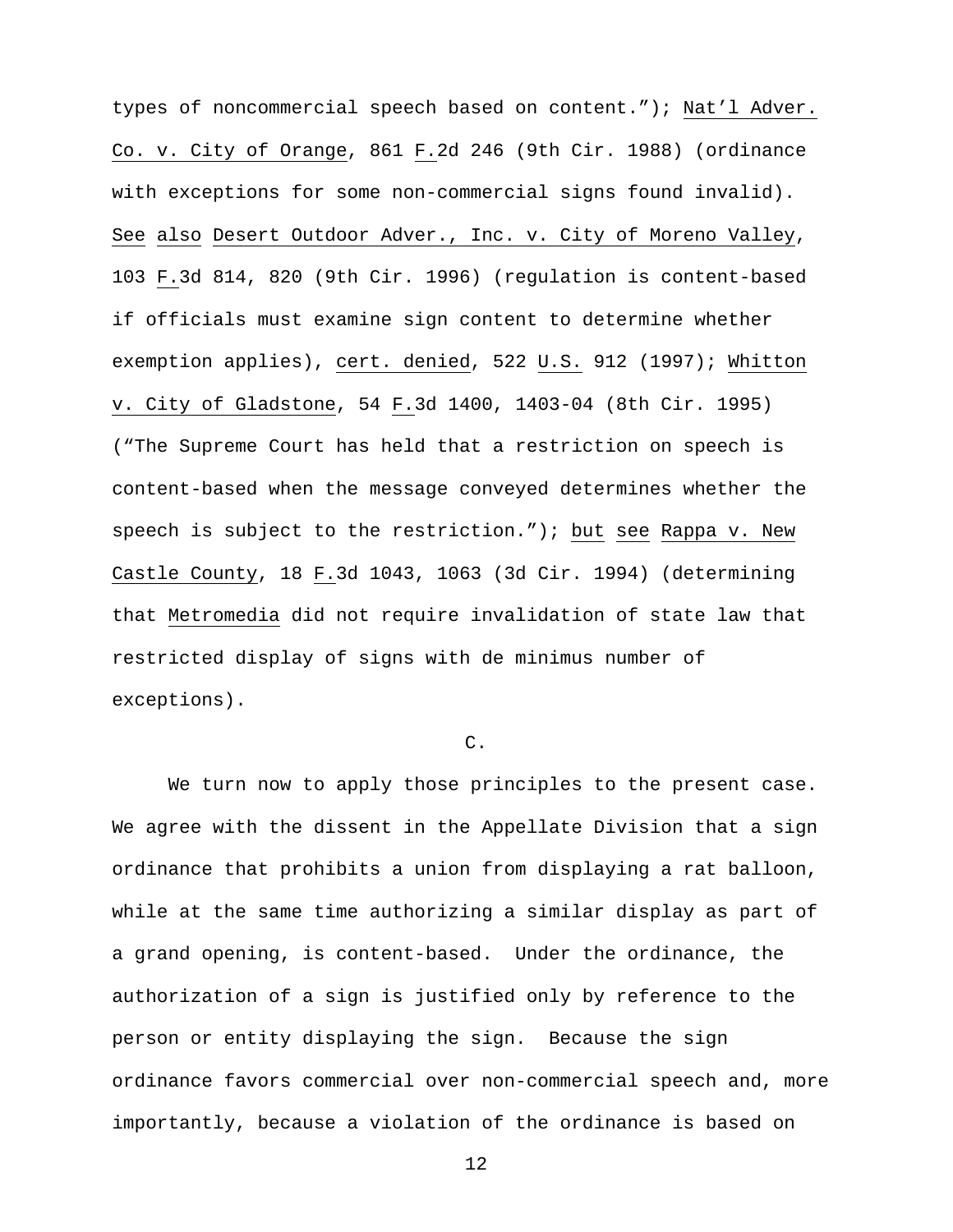the purpose for which the sign is displayed, that ordinance is content-based.

The goals of the Lawrence Township sign ordinance are to maintain an aesthetic environment, to improve pedestrian and vehicular safety, and to minimize the adverse effects of signs on property. Although those are salutary goals, they do not justify a content-based restriction of non-commercial speech. As we noted above, content-based restrictions that bar noncommercial speech must be subjected to the most exacting scrutiny. There is no evidence to suggest that a rat balloon is significantly more harmful to aesthetics or safety than a similar item being displayed as an advertisement or commercial logo used in a seven-day grand opening promotion. Nor is there any evidence to suggest that the ordinance "is necessary to serve a compelling state interest and that it is narrowly drawn to achieve that end." Perry, supra, 460 U.S. at 45, 103 S. Ct. at 955, 74 L. Ed. 2d at 804.

In sum, the Lawrence Township sign ordinance is contentbased, does not fairly advance any compelling governmental interests, and is not "narrowly tailored" to prevent "no more than the exact source of the 'evil' it seeks to remedy." Frisby, supra, 487 U.S. at 485, 108 S. Ct. at 2503, 101 L. Ed. 2d at 432. Consequently, we conclude that the zoning ordinance violates defendant's constitutional right to free speech and is therefore unconstitutional.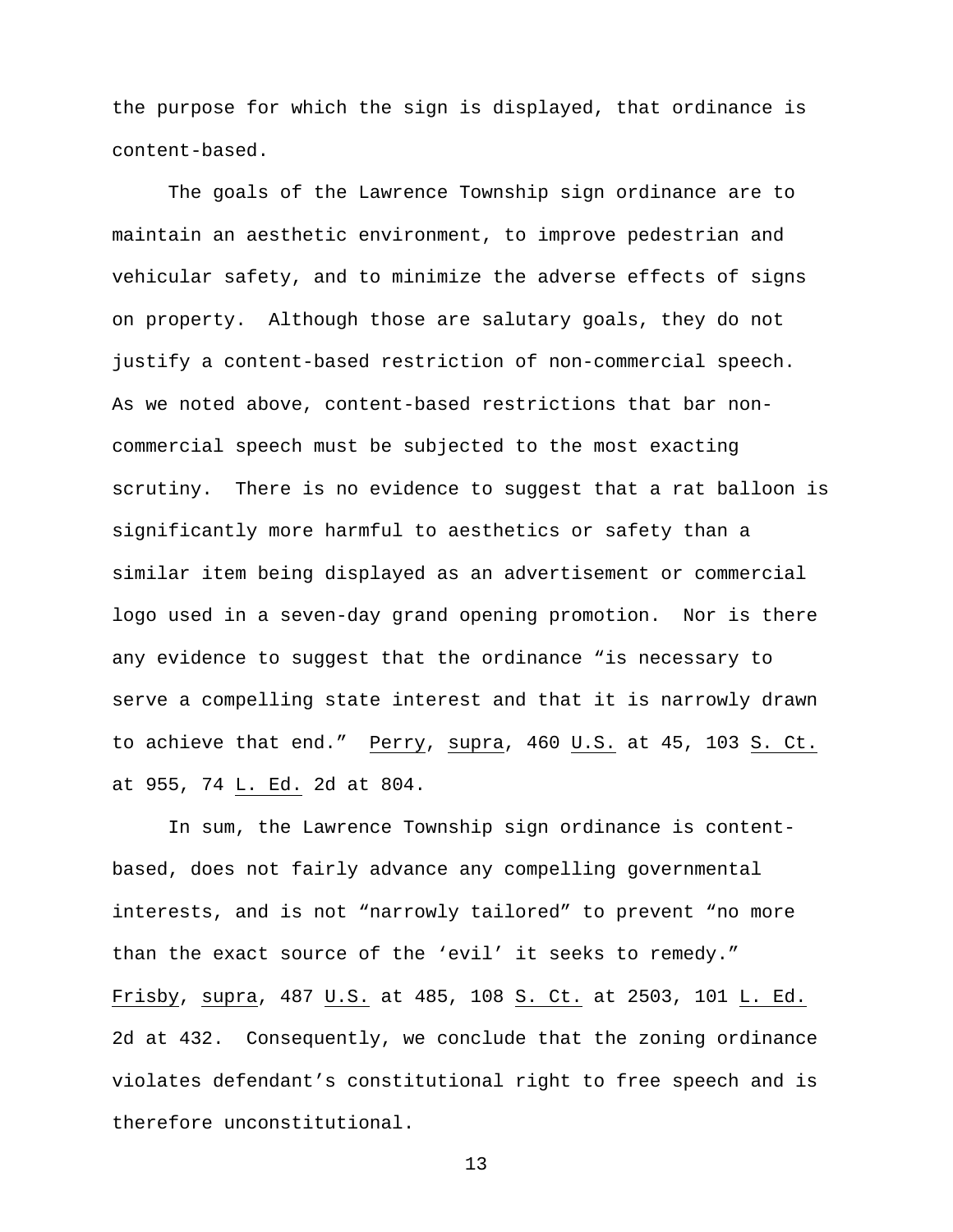Additionally, we have concerns that the ordinance is overly broad.

"According to our First Amendment overbreadth doctrine, a statute is facially invalid if it prohibits a substantial amount of protected speech. The doctrine seeks to strike a balance between competing social costs." United States v. Williams, \_\_\_ U.S. \_\_\_, 128 S. Ct. 1830, 1838, 170 L. Ed. 2d 650, 662 (2008). The initial step in evaluating whether a statute is overbroad is to determine the scope of the challenged statute. Ibid. That is, what is it that the statute covers. After the scope of the statute is ascertained, the next step is to determine whether the statute prohibits or "criminalizes a substantial amount of protected expressive activity." Id. at \_\_\_, 128 S. Ct. at 1841, 170 L. Ed. 2d at 665.

City of Ladue v. Gilleo, 512 U.S. 43, 114 S. Ct. 2038, 129 L. Ed. 2d 36 (1994), illustrates the application of the overbreadth doctrine. In Ladue, the City adopted an ordinance preventing "homeowners from displaying any signs on their property except 'residence identification' signs, 'for sale' signs, and signs warning of safety hazards." Id. at 45, 114 S. Ct. at 2040, 129 L. Ed. 2d at 41. The ordinance, however, "permit[ted] commercial establishments, churches, and nonprofit organizations to erect certain signs that [were] not allowed at residences." Ibid. The Court recognized that signs are subject

III.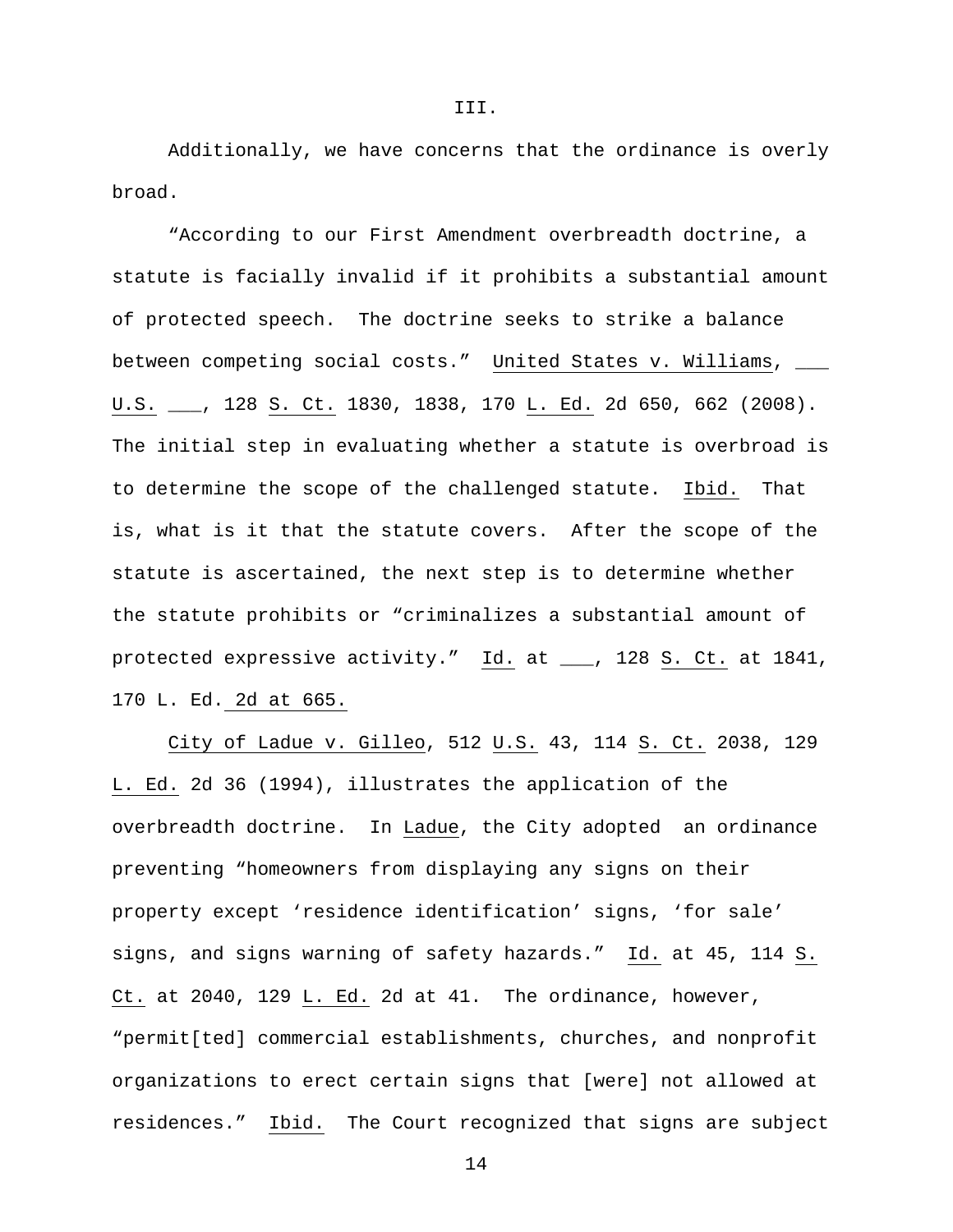to municipalities' "police powers[, because] [u]nlike oral speech, signs take up space and may obstruct views, distract motorists, displace alternative uses for land, and pose other problems that legitimately call for regulation." Id. at 48, 114 S. Ct. at 2041, 129 L. Ed. 2d at 42-3. That virtual ban on residential signs was invalidated because,

> Ladue has almost completely foreclosed a venerable means of communication that is both unique and important. It has totally foreclosed that medium to political, religious, or personal messages. Signs that react to a local happening or express a view on a controversial issue both reflect and animate change in the life of a community. . . . They may not afford the same opportunities for conveying complex ideas as do other media, but residential signs have long been an important and distinct medium of expression.

> [Id. at 54-55, 114 S. Ct. at 2045, 129 L. Ed. 2d at 47.]

The Court concluded that "[a]lthough prohibitions foreclosing entire media may be completely free of content or viewpoint discrimination, the danger they pose to the freedom of speech is readily apparent -- by eliminating a common means of speaking, such measures can suppress too much speech." Id. at 55, 114 S. Ct. at 2045, 129 L. Ed. 2d at 47. It noted that the City could address the problems that may be associated with residential signs by adopting "more temperate measures" that would not harm its citizens' First Amendment rights. Id. at 58-59; 114 S. Ct. at 2047, 129 L. Ed. 2d at 49.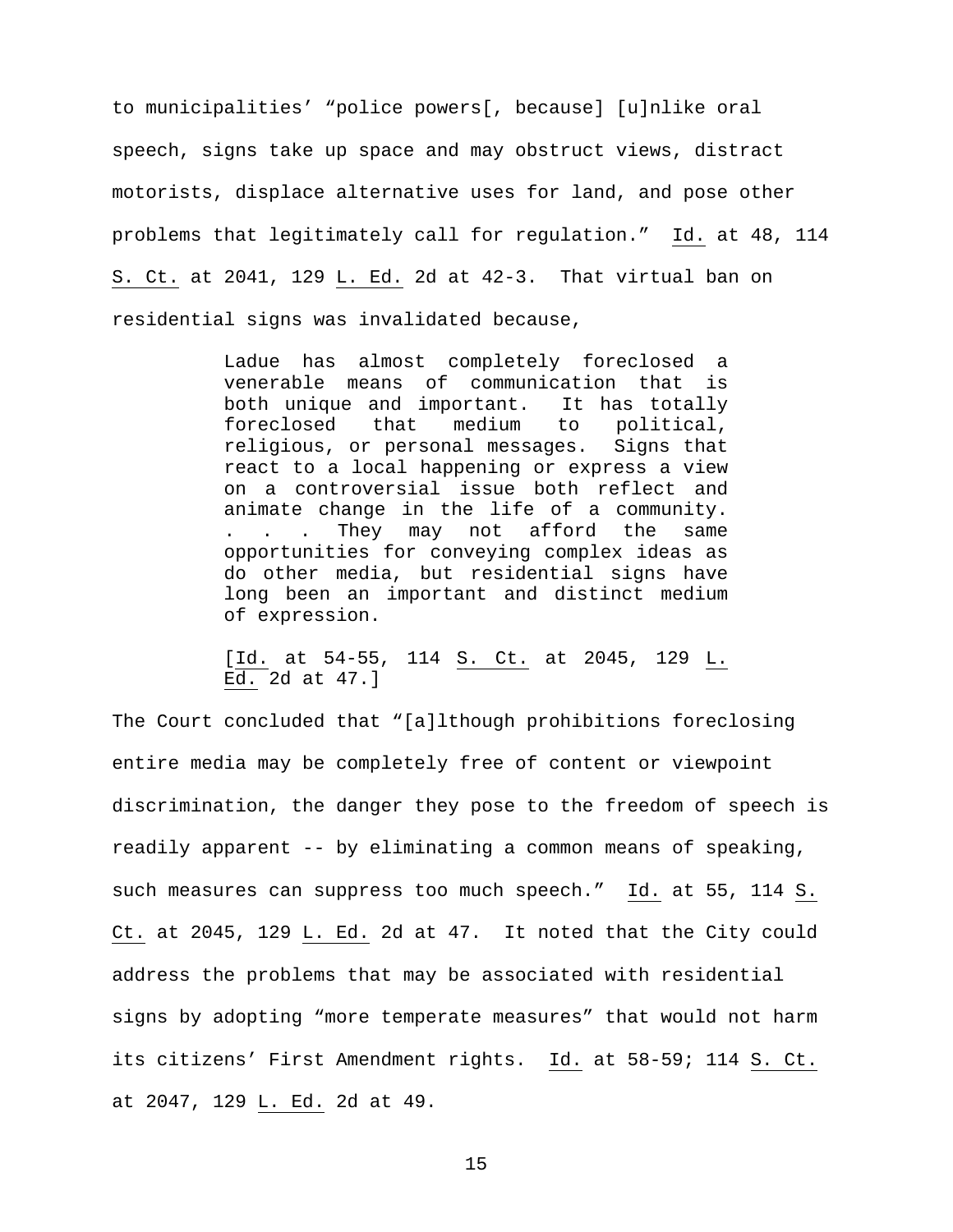Ordinances that foreclose an entire medium of expression often are the subject of concern as such an ordinance "will be upheld only if narrowly drawn to accomplish a compelling governmental interest." United States v. Grace, 461 U.S. 171, 177, 103 S. Ct. 1702, 75 L. Ed. 2d 736 (1983). Examples of ordinances that did not meet the stringent test include those that completely banned the carrying of a flag, banner, or device around the sidewalks surrounding the United States Supreme Court, ibid.; the distribution of pamphlets within a municipality, Lovell v. City of Griffin, 303 U.S. 444, 451-52, 58 S. Ct. 666, 668-69, 82 L. Ed. 949, 953 (1938); the distribution of handbills on public streets, Jamison v. Texas, 318 U.S. 413, 416, 63 S. Ct. 669, 672, 87 L. Ed. 869, 873 (1943); the distribution of literature door-to-door, Martin v. City of Struthers, 319 U.S. 141, 145-49, 63 S. Ct. 862, 864-66, 87 L. Ed. 1313, 1318-20 (1943); Schneider v. State (Town of Irvington), 308 U.S. 147, 164-65, 60 S. Ct. 146, 152, 84 L. Ed. 155, 166 (1939), and the prohibition of live entertainment, Schad v. Mount Ephraim, 452 U.S. 61, 75-76, 101 S. Ct. 2176, 2186, 68 L. Ed. 2d 671, 684-85 (1981).

We conclude that, similar to the ordinance in Ladue, the scope of the Lawrence Township ordinance is overly broad. The Township "has almost completely foreclosed a venerable means of communication that is both unique and important." Ladue, 512 U.S. at 54, 114 S. Ct. at 2045, 129 L. Ed. 2d at 47. The use of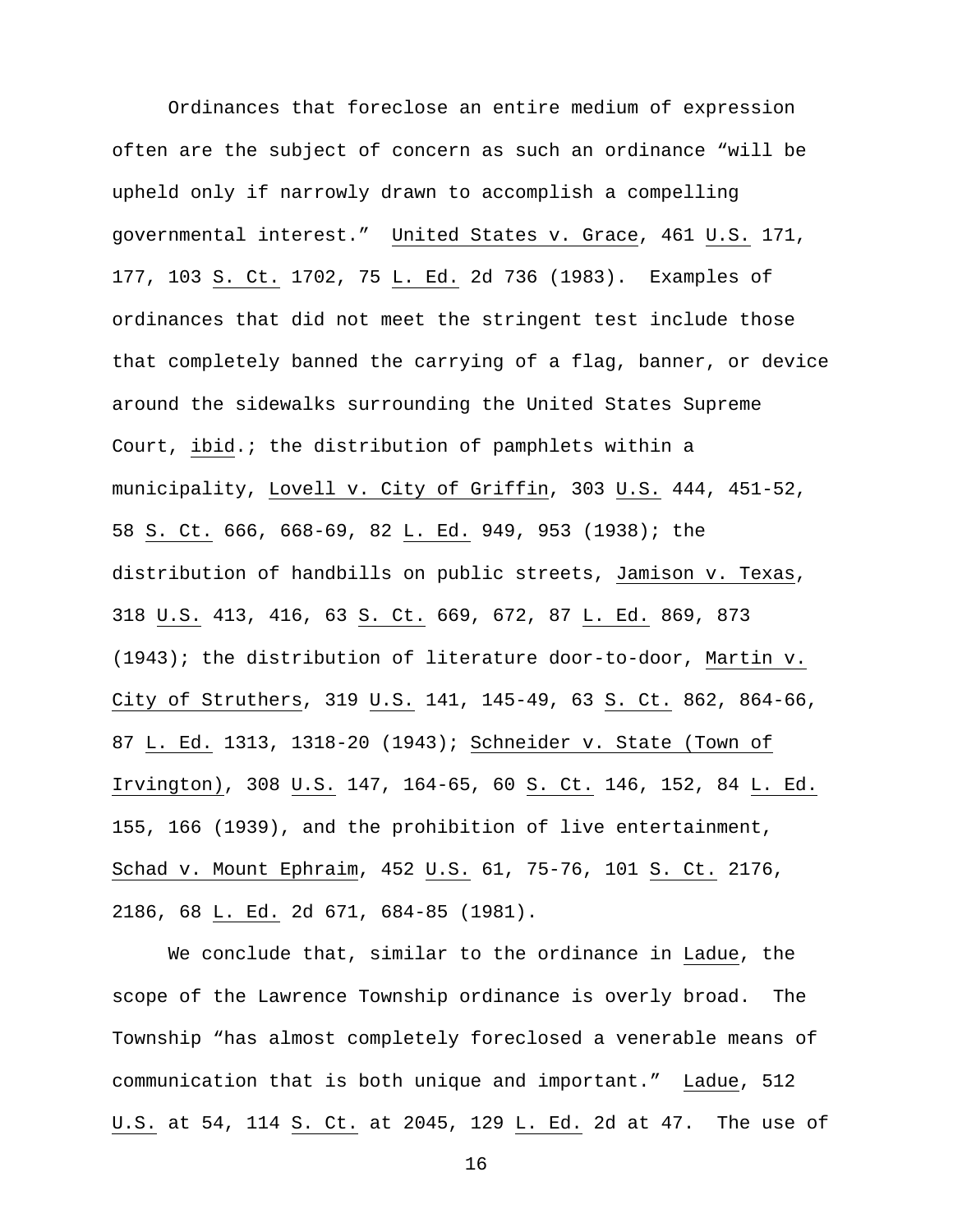non-verbal, eye-catching symbolic speech represents a form of expression designed to reach a large number of people. The challenged ordinance virtually eliminates all signs except for grand openings of businesses and other minor exceptions. The Township's elimination of an entire medium of expression without a readily available alternative renders the ordinance overbroad.

 Our determination that the Township's ordinance violates the First Amendment does not leave the Township without adequate means to address its asserted concerns. As long as any future sign ordinance "leave[s] open ample alternative channels for communication," the Township may regulate the "time, place, or manner of [the use of] signs." Clark v. Cmty. for Creative Non-Violence, 468 U.S. 288, 293, 104 S. Ct. 3065, 3069, 82 L. Ed. 2d 221, 227 (1984); State v. Miller, supra, 83 N.J. at 416-17. To be sure, such an ordinance must be narrowly tailored to further the governmental interest. See, e.g., id. at 413.

## IV.

 We conclude that the Township sign ordinance violates the First Amendment right to free speech and is overbroad; it therefore cannot stand. As a result, defendant's conviction predicated on an asserted violation of the sign ordinance must be set aside. The judgment of the Appellate Division is reversed, and the case is remanded to the Law Division for the entry of an order dismissing the summons issued to defendant.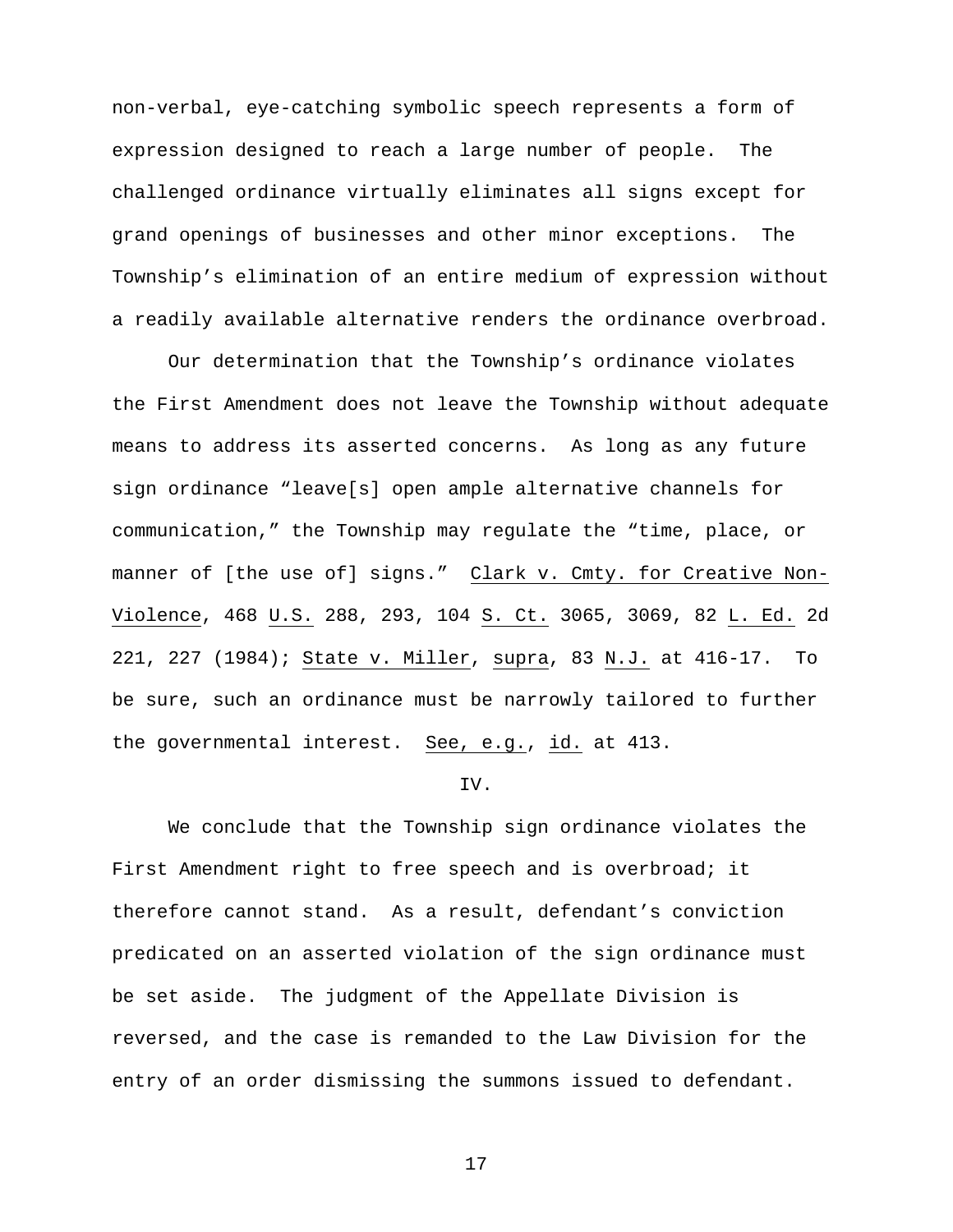CHIEF JUSTICE RABNER and JUSTICES LONG, LaVECCHIA, ALBIN, RIVERA-SOTO, and HOENS join in JUSTICE WALLACE's opinion.